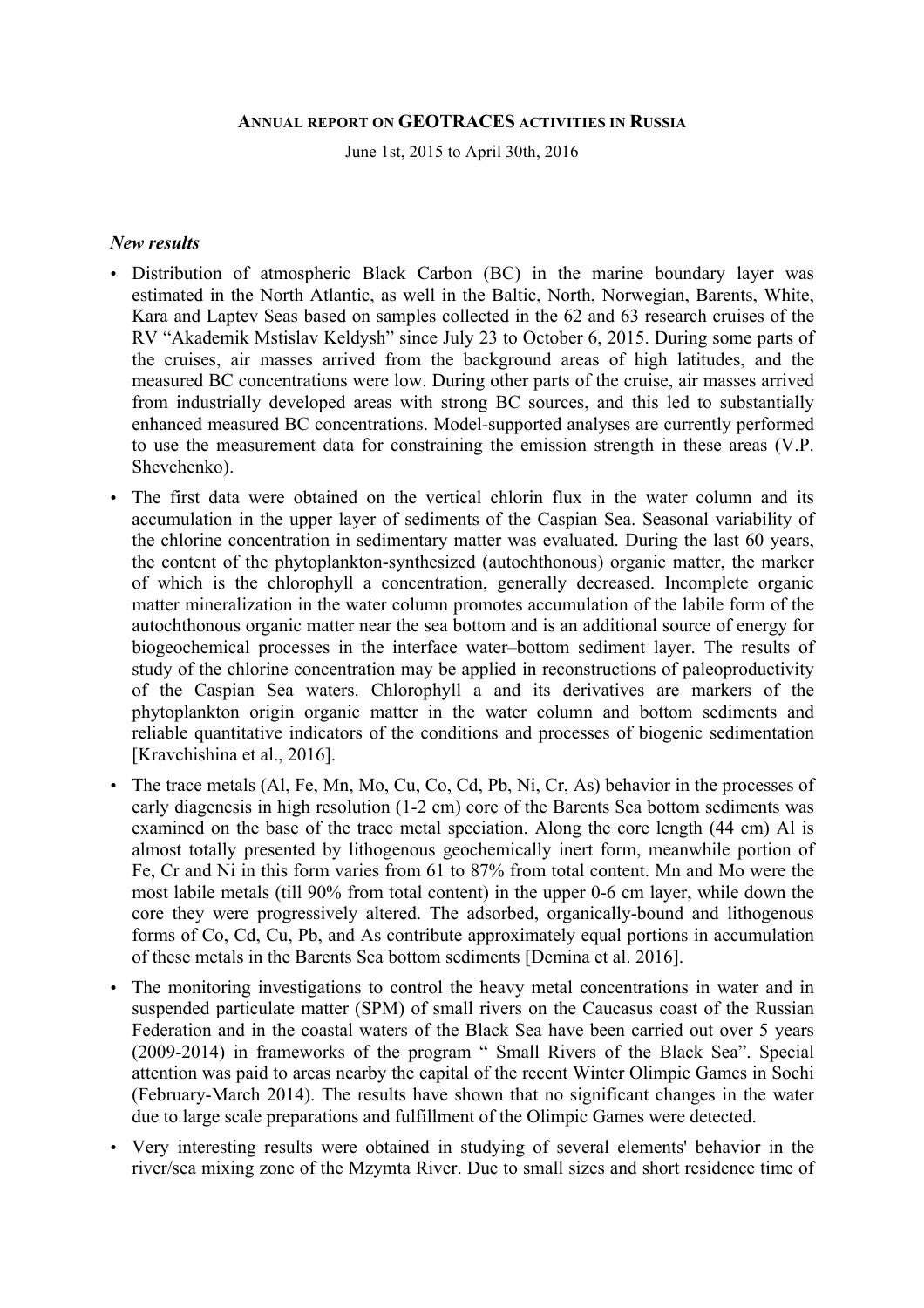river water in this zone, the riverine sedimentary material crosses it without any changes of its chemical composition [Gordeev et al., 2015].

• Isotopic composition of S ( $\delta^{34}S-SO_4$ ) in water was studied in the H<sub>2</sub>S oxidation zone of central part of the Black Sea at the horizons 110 and 120 m, i.e. just below the border of disappearance of hydrogen sulfide. Samples of water prepared in different chemical ways were identical in term of  $\delta^{34}S(SO_4)$  within the reproducibility of the method (< 0.2‰) and do not show the lightening of the isotopic composition of sulfur, unlike the earlier data [A.V. Dubinin, E.O. Dubinina]

# *Cruises*

Shirshov Institute of Oceanology RAS has completed 3 cruises connected with the International GEOTRACES Program:

- Cruise of *R/V Akademik Ioffe* in the North Atlantic (22 June 4 July 2015) was performed to research the modern sedimentation system, including employment of 3 deep-sea automatic observatories with sediment traps, samples of SPM and bottom sediments were collected to study the high-resolution reconstruction of the climate change over the Holocene.
- Cruise of *R/V Akademik Mstislav Keldysh* in the North Atlantic (21 July -20 August 2015) was carried out. Unique material was sampled to study the modern sedimentation processes and the high-resolution reconstruction of the climate change in boundary areas the North Atlantic - Arctic: straits between Greenland, Iceland, Faroe Islands and Shetland Islands, the Norway and Barents Seas. For these purposes, based on hydrophysical sounding SPM samples were collected, as well as 8 sediment cores (to 512 cm length), 3 sediments cores (to 40 cm length) by the Neimisto tube with undisturbed contact zone between near-bottom water and bottom sedoments.
- Cruise of *R/V Akademik Mstislav Keldysh* in the Kara Sea and Sea of Laptev (24 August 10 October 2015) was held. New data on the SPM concentrations, vertical fluxes of sinking particles and aerosols, as well as diagenetic processes in the bottom sediments of the Kara and Laptev Seas processes were obtained to better understanding of modern sedimentation in the Arctic Ocean. Joint study of the system "dispersed sedimentary matter (aerosols, SPM, sedimentary matter collected by sediment traps) - uppermost bottom sediment - underlying sedimentary cover" is a new stage in investigation of the sedimentation in the Arctic Ocean.

All the samples obtained are in the processes of chemical treatment and ICP-MS, AAS analysis, including trace metals, as well as under mineralogical investigations (SEM, X-Ray difraction, optical microscopy).

## *New projects and/or funding*

Russian Science Foundation - 2 projects till 2017:

- $\mathcal{N}_2$  14-50-00095 "World Ocean in XXI Century: climate, ecosystems, mineral and biological resources and disasters", an issue "Geospheres' interaction and mineral resources in the World Ocean" under the direction of academician Alexander Lisitzyn.
- $\mathcal{N}_2$  14-27-00114 "Sedimentology and biogeochemistry of the seas of Russian European part (dispersed sedimentary matter, bottom sediments, diagenesis)" under the direction of academician Alexander Lisitzyn.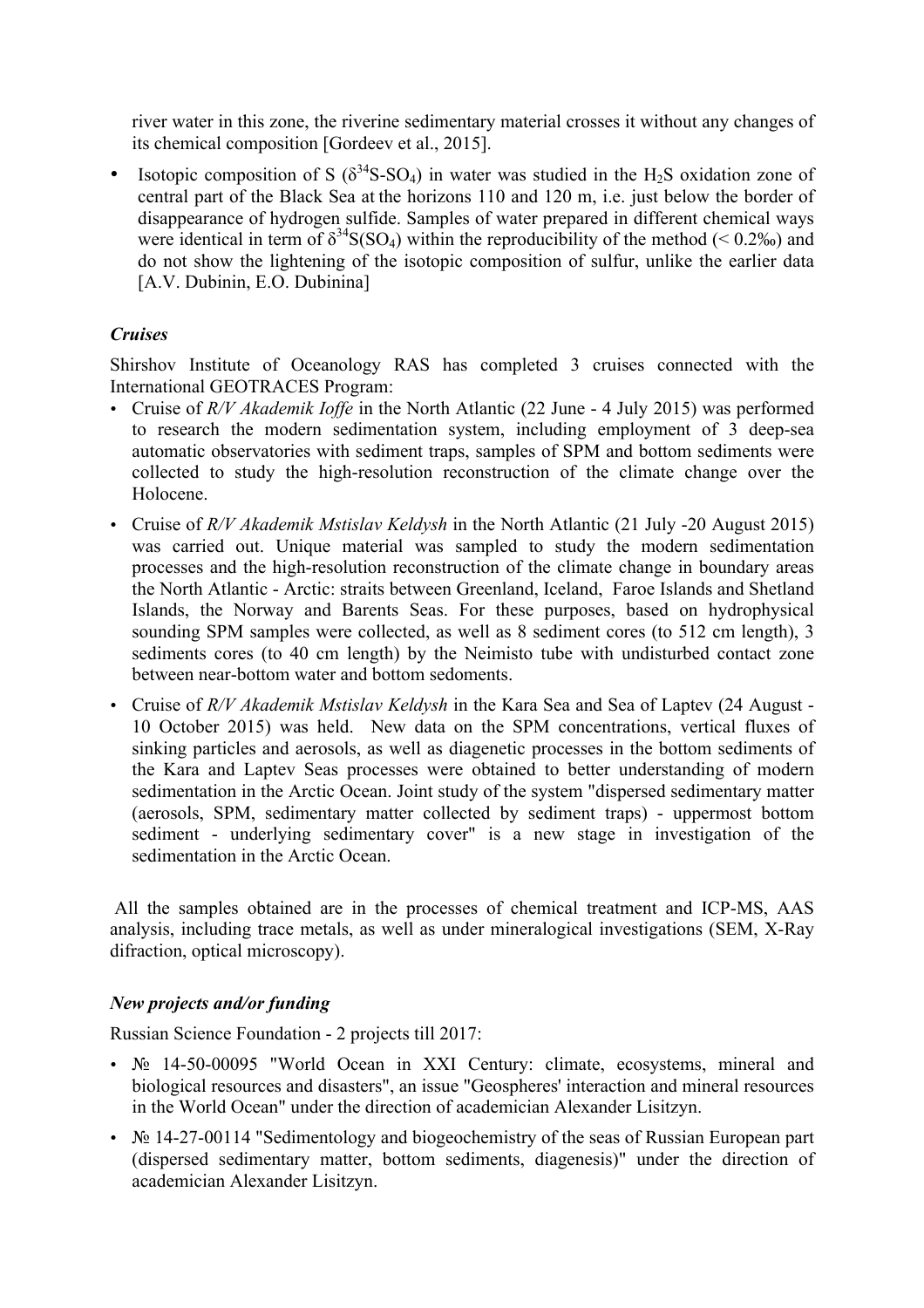## *Meetings*

- Demina L.L. 26 IUGG General Assembly, Prague, June 27 July 1, 2015: Co-conviner of Symposium Р-02 "Physics and Biogeochemistry of Semi-Enclosed and Shelf Seas", Poster presentation: Demina L. L., Budko D. F., Novigatsky A.N., Filippov A.S. "Occurence Forms of Some Heavy Metals in the Surface Sediments of the White Sea".
- Simposium P-11. Oral presentation: Elena Masferrer Dodas, Ed Boyle, Reiner Schlitzer, Catherine Jeandel, Ludmila L. Demina "GEOTRACES highlights in the Indian Ocean and plans for the future.
- Shevchenko V.P., Kopeikin V.M., Evangeliou N., Novigatsky A.N., Pankratova N.V., Starodymova D.P., Stohl A., Thompson R. The distribution of atmospheric black carbon in the marine boundary layer over the North Atlantic and the Russian Arctic Seas in July – October 2015 // European Geosciences Union (EGU) General Assembly, Vienna, April 17–22, 2016 / Poster.
- Kravchishina M.D. Workshop "Biogeochemical Studies in the Siberian Shelf Seas", GEOMAR, Kiel, Germany, 27–28 January 2016.

## *Outreach activities*

• The research results of the GEOTRACES Program were many times cited in : "Trace Metal Biogeochemistry and Ecology of Deep-Sea Hydrothermal Vent Systems" (eds. Demina L.L. and Galkin S.V.). Handbook of Environmental Chemistry. SPRINGER-Nature. 2016 (in press).

## *Other activities* (e.g., acquisition of new sampling systems)

- New samplers of bottom sediments (Multi-corers, Sediment traps, eco-soundings).
- Teflon covered heating platform, Teflon sub-boiling system to obtain clean acids, Laminar Box to prepare filters and analytical solutions.

## *New publications*

- L.L. Demina, A.Yu. Lein, S.V. Galkin, and A.P. Lisitzyn. Features of trace metal distribution in the components of the ecosystem of the Lost City hydrothermal vent field (Mid-Atlantic Ridge). Doklady Earth Sciences. 2015. Vol 465, part 2. pp. 1312-1316. DOI: 10.7868/S0869565215360189
- Gordeev V.V., Makkaveev E.P., Kochenkova A.I. Heavy metals in water and suspended matter in mouths of small rivers and in coastal zone of the Russian part of the Caucasus coast of the Black Sea.// Water: chemistry and ecology, 2015, V.19, N11, P.7 -21.
- Kravchishina M.D., Klyuvitkin A.A., Pautova L.A., Politova N.V., Lein A.Yu., Lisitzin A.P. Chlorophyll a in Suspended Particulate Matter of the Caspian Sea as an Indicator of Biogenic Sedimentation Conditions // Doklady Earth Sciences. 2015. T. 465. Part 1. C. 1200–1205.
- Kravchishina M.D., Lein A.Yu., Sukhanova I.N., Artem'ev V.A., Novigatsky A.N. Genesis and Spatial Distribution of Suspended Particulate Matter Concentrations in the Kara Sea during Maximum Reduction of the Arctic Ice Cap // Oceanology. 2015. Т. 55. № 4. 623–643.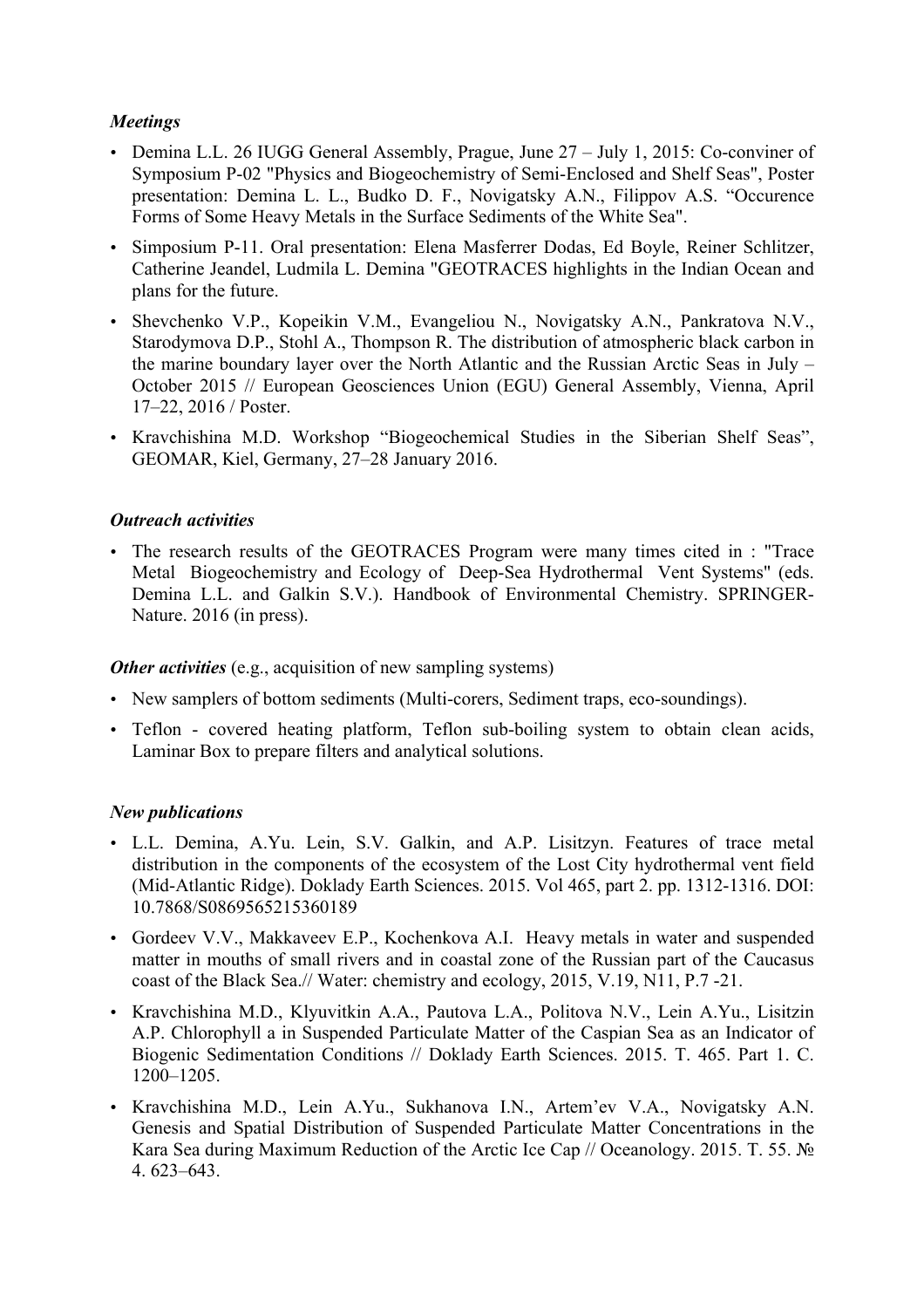- Kravchishina M.D., Lisitzin A.P., Lein A.Yu., Lukashin V.N., Novigatsky A.N., Klyuvitkin A.A. First Results on Determination of Chlorophill A and Its Derivatives in the System of Trapped Sedimentary Material–Fluffy Layer–Bottom Sediment of the Caspian Sea // Doklady Earth Sciences. 2016. Т. 467. Part 1. С. 284–288.
- Kravchishina M.D., Lein A.Yu., Pautova L.A., Klyuvitkin A.A., Politova N.V., Novigatsky A.N., Silkin V.A. Vertical distribution of suspended particulate matter in the Caspian Sea in the beginning of summer // Oceanology. 2016. In press.
- Shevchenko V.P., Starodymova D.P., Vinogradova A.A. et al. Elemental and organic carbon in atmospheric aerosols over the northwestern coast of Kandalaksha Bay of the White Sea // Doklady Earth Sciences. 2015b. V. 461. Part 1. P. 242–246.
- Guieu C., Shevchenko V.P. Dust in the Ocean // Encyclopedia of Marine Geosciences. Dordrecht: Springer Science+Business Media, 2015. DOI 10.1007/978-94-007-6644-0\_56- 3.
- Manasypov R.M., Vorobyev S.N., Loiko S.V., Kritzkov I.V., Shirokova L.S., Shevchenko V.P., Kirpotin S.N., Kulizhsky S.P., Kolesnichenko L.G., Zemtzov V.A., Sinkinov V.V., Pokrovsky O.S. Seasonal dynamics of organic carbon and metals in thermokarst lakes from the discontinuous permafrost zone of western Siberia // Biogeosciences. 2015. V. 12. P. 3009–3028.
- Shevchenko V.P., Vorob'ev S.N., Kirpotin S.N., Kritskov I.V., Manasypov R.M., Pokrovsky O.S. and Politova N.V. Investigations of insoluble particles in the snow cover of Western Siberia from Tomsk to the Ob estuary. Optika Atmosfery i Okeana. 2015. V. 28(6), 499–504 (in Russian).

#### *Some publications (in press)*

- Demina L.L. Trace metals in water of deep-sea hydrothermal biotopes. Chapter 3. In: "Trace Metal Biogeochemistry and Ecology of Deep-Sea Hydrothermal Vent Systems" (eds. Demina L.L. and Galkin S.V.). Handbook of Environmental Chemistry. SPRINGER-Nature. 2016 (in press).
- Demina L.L., Galkin S.V. Factors controlling the trace metal distribution in hydrothermal vent organisms. Chapter 6. In: "Trace Metal Biogeochemistry and Ecology of Deep-Sea Hydrothermal Vent Systems" (eds. Demina L.L. and Galkin S.V.). Handbook of Environmental Chemistry. SPRINGER- Nature. 2016 (in press).
- Demina L.L., Bud'ko D.F., Lisitzyn A.P. Geochemical fractionation of some trace metals in the high-resolution sedimentary core of the Barents Sea (Doklady Earth Science, 2016, submitted)
- Dubinin A.V., Dubinina E.O., Kossova S.A., Berezhnaya E.D. Ventilation of anaerobic zone in the Black Sea from δ34S-SO4 isotopic data (Doklady Earth Science, 2105, accepted)
- Berezhnaya E.D., Dubinin A.V. Elements of Platinum group and gold in the Fe-Mn nodules reference material NOD-A-1. Geochemistry International (accepted).
- Rimskaya-Korsakova M.N., Berezhnaya E.D., Dubinin A.V. Determination of Mo, W and V in the Atlantic Ocean by concentration method with 8-oxychinolin extraction followed by ICP-MS analysis (Oceanology, 2016, in press).